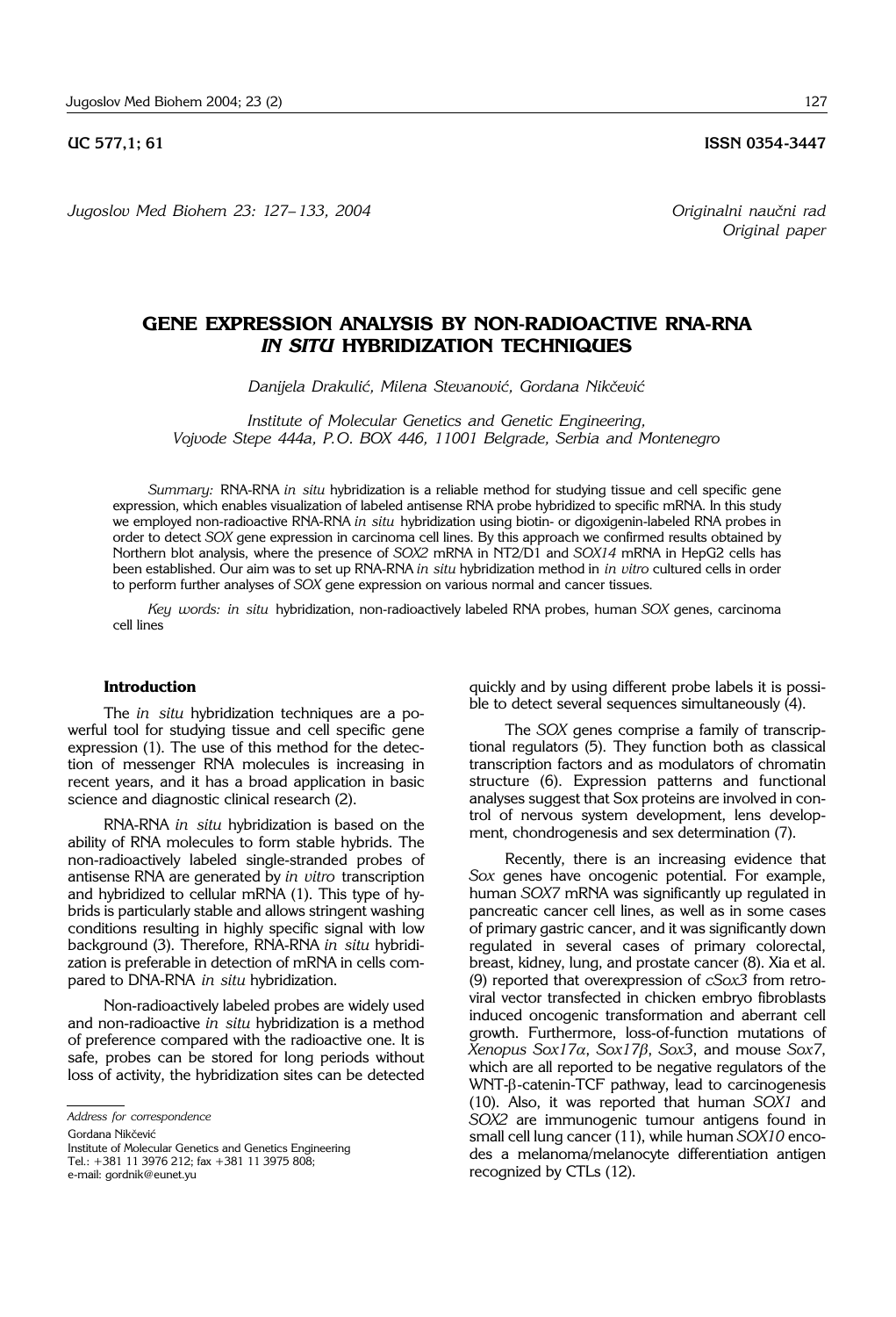The aim of this study was to analyze *SOX* gene expression by non-radioactive RNA-RNA *in situ* hybridization in human carcinoma cell lines. Precisely, we examined *SOX2* and *SOX14* mRNA in NT2/D1 human embryonal carcinoma cell line and in hepatocellular carcinoma cell line (HepG2), respectively. Our goal was to set up the method in cell lines in order to test human *SOX* gene expression in tumour and normal tissues, and explore the possibility if this family of genes was involved in tumourogenesis.

# **Materials and Methods**

### *Plasmid DNA*

DNA fragments, which served as templates for *in vitro* transcription in our study, were incorporated into transcription vector pBluescriptT II KS+ phagemid (Stratagene Cloning Systems, San Diego, CA). These inserts are: FbCl2 clone which contains complete ORF of human *SOX2* gene (13) and P3*Pst*I clone which contains 700bp *SOX14* gene fragment, encompassing HMG-box (14).

Both plasmids were purified by Wizard minipreps DNA purification system (PROMEGA).

#### *Cell culture*

The NT2/D1 cells (ATCC Number: CRL-1973) and HepG2 cells (ATCC Number: HB 8065) were maintained in DMEM (Gibco BRL), supplemented with 10% foetal bovine serum (Gibco BRL).  $1 \times$  MEM Nonessential Amino Acid (SIGMA) was added to HepG2 growth medium. Cells were incubated at 37 °C in either a  $10\%$  CO<sub>2</sub> atmosphere (NT2/D1 cells) or 5%  $CO<sub>2</sub>$  atmosphere (HepG2 cells), allowed to grow near confluency and harvested by trypsin. Cells were then pelleted by centrifugation and resuspended in fresh growth medium. Viable cell counts were determined by trypan blue staining and  $1\times10^5$  cells were seeded per 24×24 mm poly-L-lysine treated coverslips. Coverslips with the cells were then placed in a 60 mm tissue culture dishes, incubated for 1 hour at 37 °C in order to allow cell attachment and finally 3 mL of the growth medium was added to dishes. Cells were incubated overnight at 37 °C in appropriate  $CO<sub>2</sub>$  atmosphere.

#### *In vitro transcription*

FbCl2 was linearized with *Pst*I restriction enzyme for both sense and antisense synthesis. P3*Pst*I was linearized with *Eco*RI (antisense) and *Bam*HI (sense). Linearized plazmids were then treated with 0.5% SDS and 100  $\mu$ g/mL proteinase K at 50 °C for 30 minutes and were purified by phenol-chloroform extraction and ethanol precipitation.

The transcription was performed in 20  $\mu$ L reaction containing  $1 \mu g$  linearized plasmid (sense or antisense), 2.5 mmol/L each rATP, rCTP, rGTP, 1.5 mmol/L rUTP, 0.5 mmol/L biotin-16-uridin-5'-triphosphate or 0.5 mmol/L digoxigenin-11-uridine-5'-triphosphate, 1×Transcription Buffer, 10 mmol/L DTT, 40 U Recombinant RNasin Ribonuclease Inhibitor and 20 U of either T7 or T3 RNA polymerase. Control *in vitro* transcription reaction was performed with rNTPs, 2.5 mmol/L each. The reaction was incubated 2 hours at 37  $\degree$ C and after that template DNA was removed by adding 2U RNase-free DNaseI.

The reaction was stopped by 1  $\mu$ L 0.5 mol/L EDTA. G-50 spin columns and precipitation were used in order to remove free nucleotides from the reaction.

The quality of biotin- and digoxigenin (DIG) labeled RNA probes was checked on 1% agarose gel.

## *In situ hybridization*

The probe mixture contained 50 ng probe,  $6 \mu g$ of salmon sperm DNA, and  $3 \mu$ g tRNA was dried down in a vacuum centrifuge, resuspended in  $10 \mu L$  deionized formamide and then denatured by boiling for 10 min. Then, equal volume of hybridization buffer (4×SSC, 0.02 mol/L DTT and 20% dextran sulfate) was added to probe mixture.

The cells on coverslips were washed in phosphate buffered saline (PBS; pH 7.4), fixed in 4% paraphormaldehyde/PBS-MgCl<sub>2</sub> for 10 min at room temperature, followed by addition of cold 70% ethanol and placed at  $-20$  °C until use. The cells were rehydrated in Tris-HCl/glycine and prehybridized in 50% deionized formamide/ $4\times$ SSC at 65 °C for 10 min. After the prehybridization coverslips were inverted onto 20  $\mu$ L droplets of probe on parafilm, covered with second sheet of parafilm and incubated over night in hybridization buffer at 42 °C.

Following hybridization, the coverslips were incubated at 37 °C on droplets of prewarmed RNase solution (40  $\mu$ g/mL RNase A, 2  $\mu$ g/mL RNase T1, 10 mmol/L Tris-HCl pH 7.5, 5 mmol/L EDTA, 0.3 mol/L NaCl) to remove unhybridized probe. Then, coverslips were washed with agitation at 37  $\degree$ C in 2×SSC for 30 minutes, in 1×SSC for 15 minutes and in 0.5×SSC for 15 minutes.

*Detection of biotin*-*labeled RNA probes*. Detection was performed as described (15). The biotinylated probes were detected with avidin-DCS conjugated to FITC and biotinylated anti-avidin DCS (Vector Laboratories). For amplification of signals four layers of avidin-FITC were used.

The slides were mounted on 0.4 mg/mL DAPI (Diamidino phenylindole) and Propidium Iodide, counterstain in Vectashield Antifade buffer, and then viewed under Olympus RFL BH2 epifluorescent microscope equipped with barrier filter for FITC (O 515). The slides were photographed using Fuji 100 color film.

*Detection of digoxigenin*-*labeled RNA probes*. The coverslips were washed for 5 minutes at room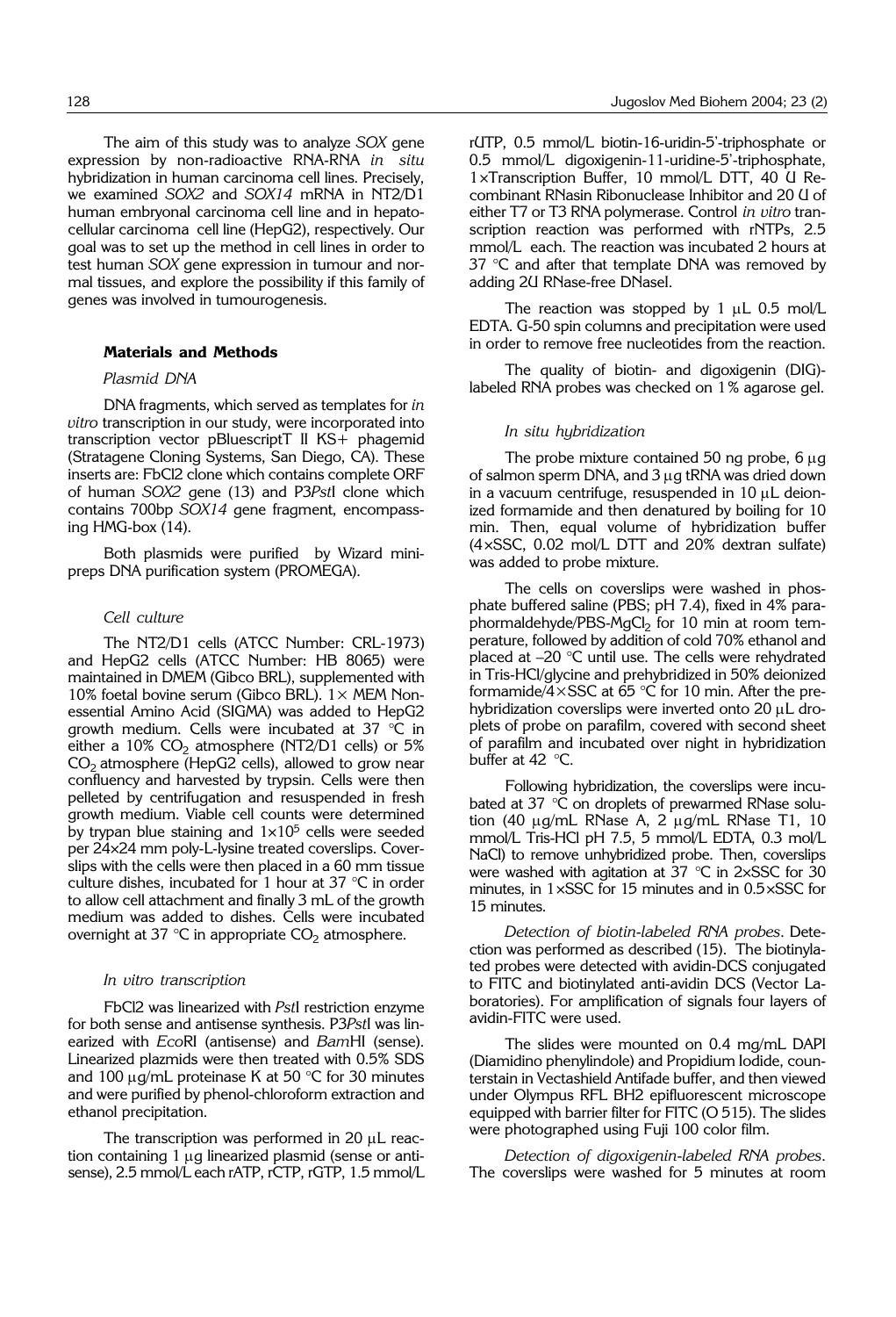temperature with 100 mmol/L Tris-HCl pH 7.5/150 mmol/L NaCl and then for 30 minutes at room temperature with blocking buffer (100 mmol/L Tris-HCl pH7.5/150 mmol/L NaCl/saturated with blocking reagent). Then, coverslips were incubated for 30 minutes at 37 °C with anti-DIG-alkaline phosphatase (Fab fragments), and then coverslips were washed at room temperature for 10 minutes with 100 mmol/L Tris-HCl pH7.5/150 mmol/L NaCl and for 10 minutes with detection buffer (Tris-HCl pH 9.5/100 mmol/L NaCl/50 mmol/L MgCl<sub>2</sub>). The coverslips were covered with detection buffer containing 0.18 mg/mL BCIP (5-bromo-4-chloro-3-indolyl phosphate), 0.34 mg/mL NBT (nitroblue tetrazolium) and  $240 \mu q/mL$  levamisole and after 1 hour the color was developed. Levamisole is included in the substrate solution in order to inactivate the endogenous activity of alkaline phosphatase, since this enzyme is part of the DIG-detection system (2). The color reaction was stopped with 10 mmol/L Tris pH 8.0/1 mmol/L EDTA. The coverslips were mounted with Kaiser's solution (Merck) and were viewed under Olympus B×51 microscope.

#### **Results and Discussion**

In order to analyze *SOX2* and *SOX14* gene expression in carcinoma cell lines we performed RNA-RNA *in situ* hybridization experiments using non-radioactively labeled RNA probes. To check accurate length and integrity of RNA probes after in vitro transcription we run probes on agarose gels. One example is illustrated in *Figure 1*. This experiment confirmed that newly synthesized RNA probes were intact and of correct length (*Figure 1 lane 3* and *Figure 1 lane 5*), therefore, could be used for *in situ* hybridization.



Figure 1. *SOX14* RNA probes synthesized by *in vitro* transcription. Lane 1: RNA ladder. Starting at the bottom of the gel the size markers are 0.24, 1.35, 2.37, 4.40, 7.46, 9.49 Kb Lane 2: unlabeled antisense probe Lane 3: digoxigenin-labeled antisense probe Lane 4: unlabeled sense probe Lane 5: digoxigenin-labeled sense probe Lane 6: total human RNA As expected, digoxigenin-labeled RNA probes migrate through gel more slowly than unlabeled RNA probes.

# *Analysis of SOX2 gene expression using biotin*- *and DIG*-*labeled probes*

*Sox2* are predominantly expressed in the immature, undifferentiated cells of the neural epithelium of the entire CNS (16, 17) and the switch from proliferating to differentiating cells correlates with the decrease in *Sox2* expression (17). Also, it has been shown that constitutive expression of *SOX2* inhibits neuronal differentiation and results in the maintenance of progenitor characteristics (18).



Figure 2. *In situ* hybridization to SOX2 mRNA in *in vitro* cultured NT2/D1 cells with biotin-labeled RNA probes: a) Antisense probe; b) Sense probe; c) No probe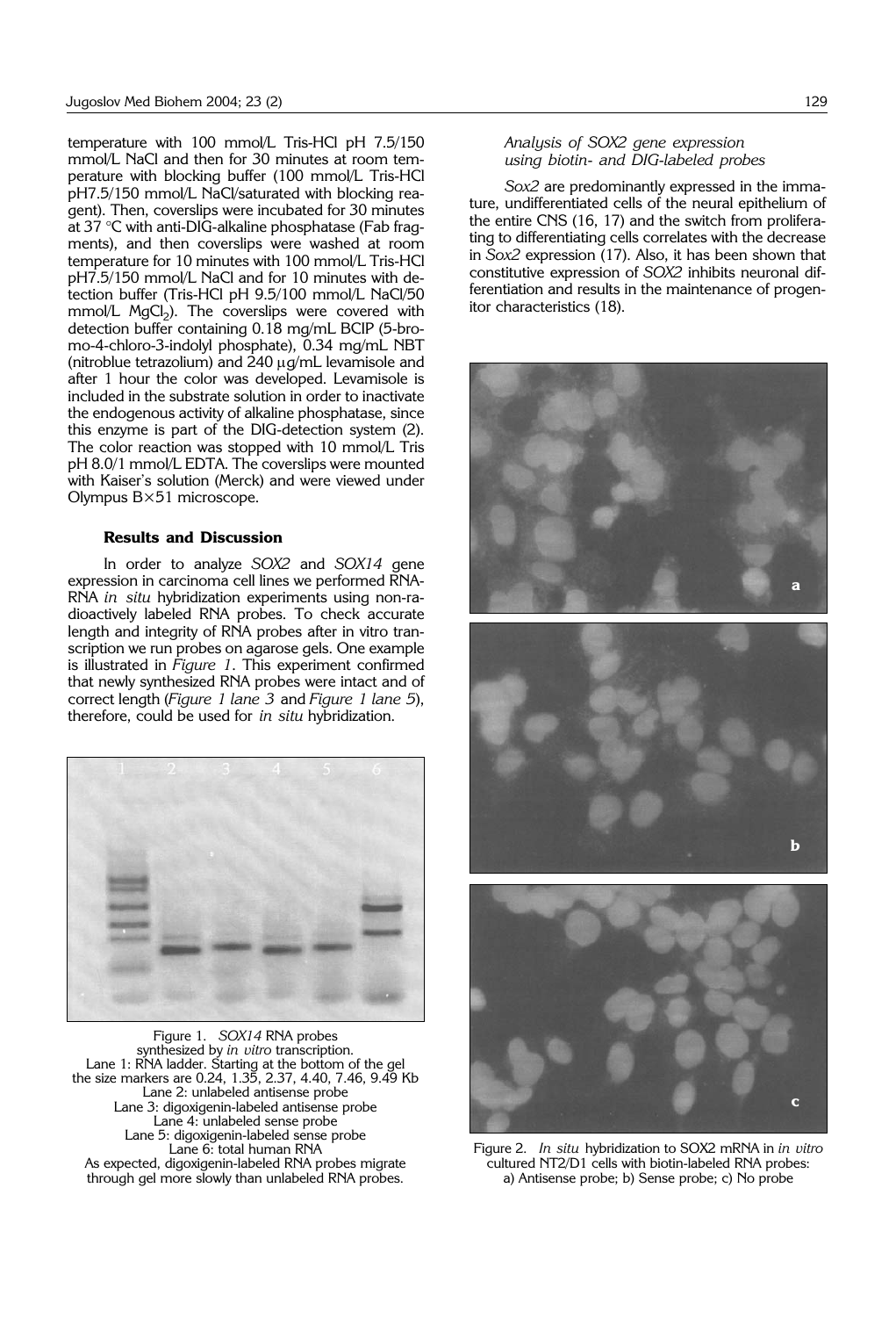It is well known that cancer cells are usually closer in their properties to immature normal cells than to more mature cell types (19). Therefore, for *SOX2* gene expression analysis we decided to use human embryonal carcinoma cell line, NT2/D1. This cell line phenotypically is an undifferentiated, pluripotent embryonic stem cells (20), and thus is an excellent *in vitro* model for studying *SOX2* gene expression.

We started our analysis of *SOX2* mRNA in NT2/D1 cells by using biotin-labeled probes. The length and quality of *in vitro* transcribed *SOX2* antisense and sense RNA probes were examined on agarose gel (data not shown). We continued our study by performing *in situ* hybridization using antisense *SOX2* RNA probe, as well as appropriate controls (*Figure 2*). Strong hybridization signal (bright green) is detected in cytoplasm when an antisense probe was used (*Figure 2a*). However, although much weaker, signals are visible in negative controls. Precisely, in cells when the sense probe was used as a control (to rule out nonspecific binding, *Figure 2b*), as well as in cells without probe (to rule out endogenous biotin, *Figure 2c*); background signals are also less abundant, but still present. This approach revealed the presence of *SOX2* mRNA in NT2/D1 cells which correlates with results obtained by Northern blot analysis (21).

The background signal seen in negative controls (*Figure 2b* and *2c*) could be explained by the endogenous biotin naturally present in almost every tissue and cell (22). It is well known for example, that liver is very rich in endogenous biotin (22) and since we wanted to include hepatocellular carcinoma cell line (HepG2) in our study we decided to continue our *in situ* hybridization analysis by using DIG-labeled RNA probes.

The DIG-labeling method is based on a steroid isolated from digitalis plants. In contrast to biotin which is present in almost every tissue and cell, the blossoms and the leaves of digitalis plants are the only natural source of digoxigenin, indicating that anti-DIG antibody will not bind to other biological material (23).



Figure 3. *In situ* hybridization to SOX2 mRNA in *in vitro* cultured NT2/D1 cells with digoxigenin-labeled RNA probes: a) antisense probe; b) sense probe; c) no probe; d) antisense probe with no antibody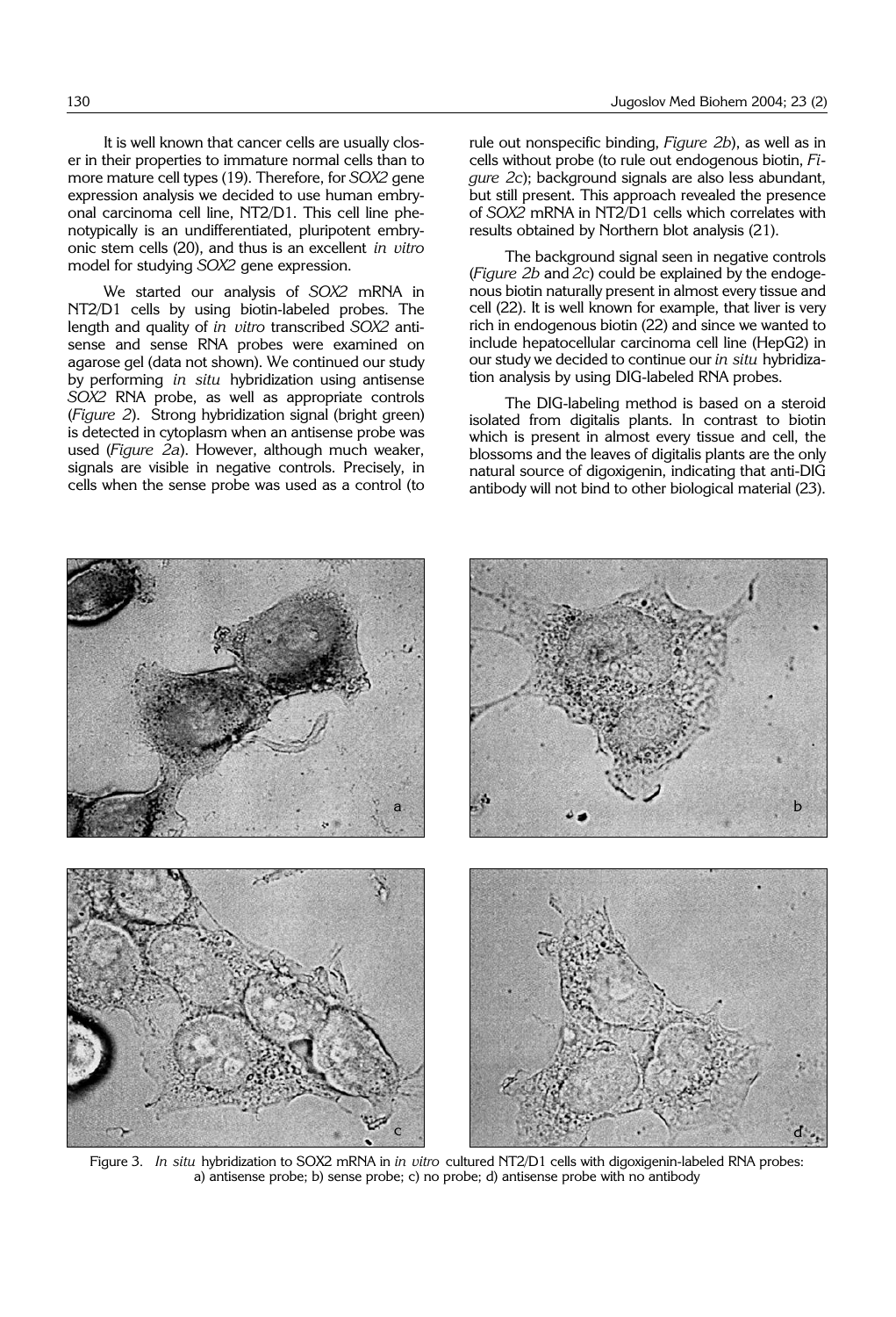

Figure 4. *In situ* hybridization to SOX14 mRNA in *in vitro* cultured HepG2 cells with digoxigenin-labeled RNA probes: a) antisense probe; b) sense probe; c) no probe; d) antisense probe with no antibody

Firstly, we have checked newly synthesized DIGlabeled *SOX2* probe for its integrity and length uniformity (data not shown) and then proceeded with *in situ* hybridization. The presence of the *SOX2* mRNA was detected as a dark stain in cytoplasm after the hybridization to antisense RNA probe (*Figure 3a*). All negative controls were processed alongside with the samples: sense probe (*Figure 3b*) showed minimal background; no probe (*Figure 3c*) and control without antibody (*Figure 3d*) showed no detectable signal within the cell. Results presented in *Figure 3* also clearly show expression of *SOX2* gene in NT2/D1 cells.

# *Analysis of SOX14 gene expression using DIG*-*labeled probes*

It has been reported that human *SOX14* gene is widely expressed and its transcripts were detected by RT-PCR in foetal brain, spinal cord and thymus (14). No visible RT-PCR product was seen in adult liver RNA. Southern blot analysis of the same gel gave very faint signal on liver RNA indicating very low level of *SOX14* gene expression in normal adult liver (14). However, by Northern blot analysis *SOX14* transcript was detected in hepatocellular carcinoma cell line, HepG2 (14) indicating that *SOX14* expression might be up regulated in this carcinoma cell line, which we used as a model in our study.

The probes used in this set of experiments were shown in *Figure 1.* After the hybridization to antisense RNA probe (*Figure 4a*) we detected the *SOX14* mRNA as a dark stain in cytoplasm. As in previous experiment, sense probe (*Figure 4b*) showed minimal background; no probe (*Figure 4c*) and control without antibody (*Figure 4d*) demonstrated no visible signal within the cell. This method revealed the presence of *SOX14* mRNA in HepG2 cells.

Using this approach we confirmed the results obtained by Northern blot analysis, where the presence of *SOX2* mRNA in NT2/D1 (21) and *SOX14* mRNA in HepG2 cells (14) has been established. Our goal was to set up RNA-RNA *in situ* hybridization method in *in vitro* cultured cells in order to further analyze *SOX* gene expression on numerous normal and malignant tissues.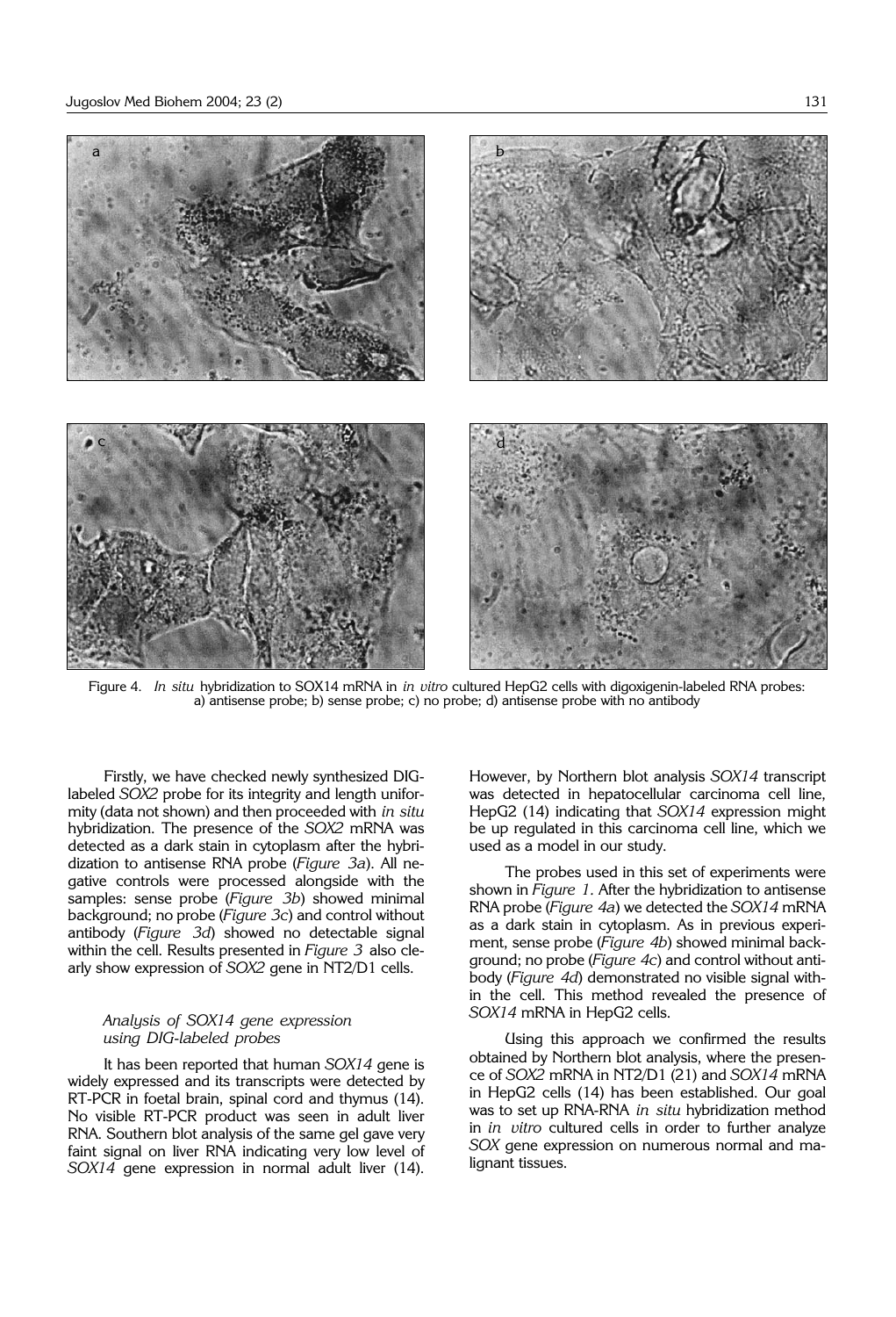RNA-RNA *in situ* hybridization is a very reliable method, which enables visualization of hybridization to specific mRNA while areas without hybridization appear blank (or unstained). This characteristic is particularly advantageous for tissue gene expression analysis. Precisely, tissues are a heterogeneous population of cells, and gene expression results obtained by Northern or RT-PCR methods reflect the whole tissue rather than a precise cell specific gene expression. Furthermore, more tissue is necessary for Northern analysis (in order to isolate RNA) than for *in situ* hybridization analysis. On the other hand, the smallest amount of tissue is sufficient for a successful RT-PCR (theoretically it is possible to detect only one mRNA molecule). Nevertheless, the gene expression level could not be deduced by using this method since it involves many DNA multiplications.

Therefore, RNA-RNA *in situ* hybridization is a very suitable approach that would allow us to perform analysis of *SOX* gene expression in various normal and cancer tissues.

In conclusion, we have employed non-radioactive RNA-RNA *in situ* hybridization where biotin- or digoxigenin-labeled RNA probes were used to detect *SOX* gene expression in carcinoma cell lines. If our research confirms that *SOX* gene expression is modified in neoplastic transformation, based on that finding it would be possible to develop diagnostic tests that could be carried out in oncology.

*Acknowledgements.* This work was supported by the Ministry of Science, Technology and Development, Republic of Serbia (Grant 1438-Human *SOX* genes: studying the structure and regulation of expression).

# ANALIZA EKSPRESIJE GENA PRIMENOM NERADIOAKTIVNE RNK-RNK *IN SITU* HIBRIDIZACIJE

## Danijela Drakulić, Milena Stevanović, Gordana Nikčević

## Institut za molekularnu genetiku i genetičko inženjerstvo, Beograd

Kratak sadržaj: RNK-RNK in situ hibridizacija je pogodna metoda za izučavanje specifične ekspresije gena u tkivima i ćelijama, kojom je omogućena vizualizacija obeležene antisens RNK probe hibridizovane za specifičnu iRNK. U ovom radu prikazano je detektovanje ekspresije *SOX* gena u tumorskim ćelijskim linijama primenom neradioaktivne RNK-RNK *in situ* hibridizacije koristeći RNK probe obeležene biotinom ili digoksigeninom. Koristeći ovaj pristup potvrđeni su rezultati dobijeni Northern blot analizom, tj. pokazano je prisustvo *SOX2* iRNK u NT2/D1 i *SOX14* iRNK u HepG2 }elijama. Cilj ovog rada bio je uspostavljanje RNK-RNK *in situ* hibridizacije na *in vitro* kultivisanim }elijama da bi metodu primenili pri proučavanju ekspresije *SOX* gena u različitim normalnim i tumorskim tkivima.

*Ključne reči: in situ hibridizacija, neradioaktivno obeležene RNK probe, SOX geni, karcinoma* ćelijske linije